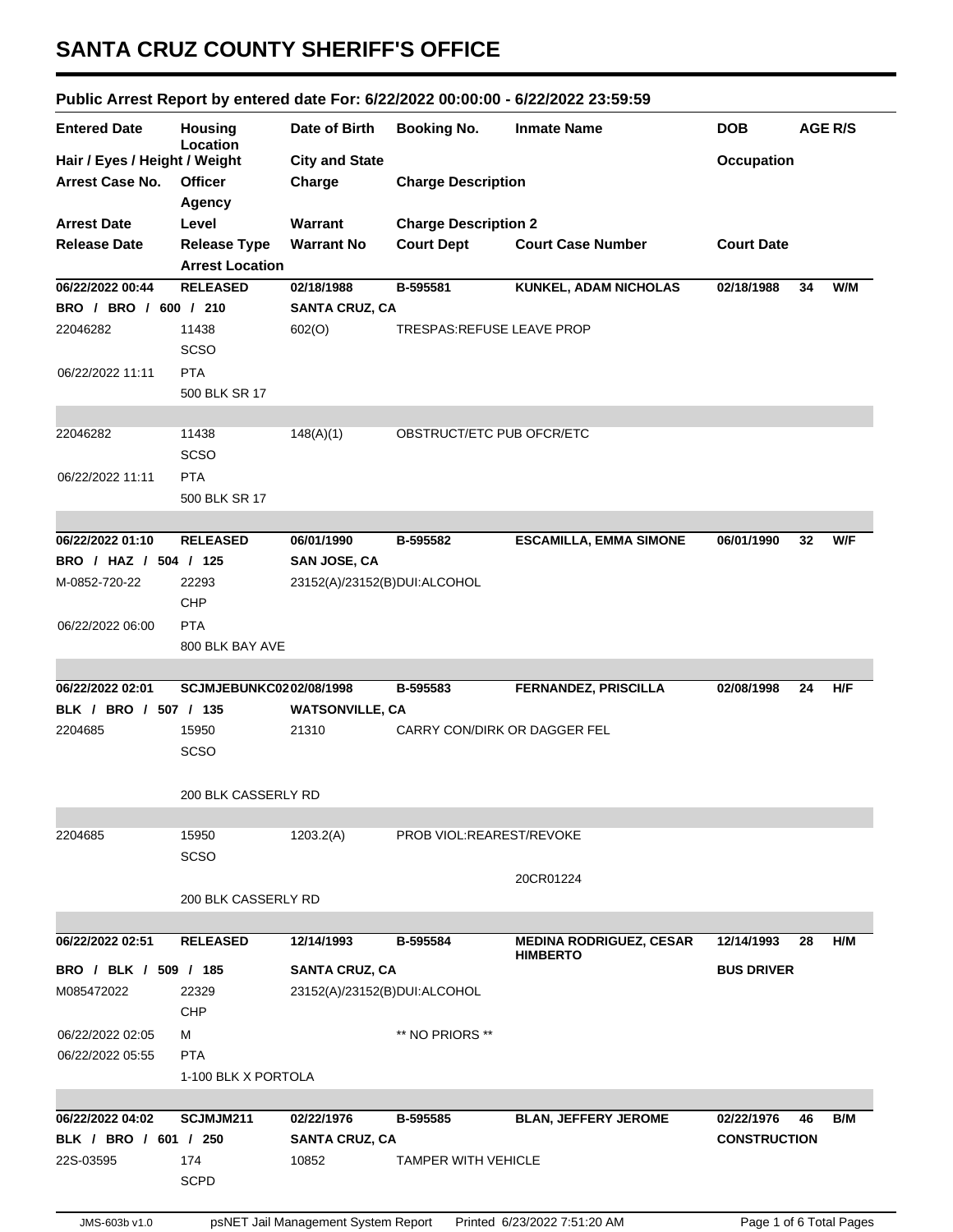|                       | 1100 BLK OCEAN ST      |                        |                             |                       |                     |     |
|-----------------------|------------------------|------------------------|-----------------------------|-----------------------|---------------------|-----|
|                       |                        |                        |                             |                       |                     |     |
| 22S-03595             | 174                    | 3454                   | PRCS: FLASH INCARCERATION   |                       |                     |     |
|                       | <b>SCPD</b>            |                        |                             |                       |                     |     |
|                       |                        |                        |                             | 20CR02351             |                     |     |
|                       | 1100 BLK OCEAN ST      |                        |                             |                       |                     |     |
| 2204675               | 14278                  | 484(A)                 | <b>THEFT</b>                |                       |                     |     |
|                       | <b>SCSO</b>            |                        |                             |                       |                     |     |
| 06/22/2022 14:57      | м                      |                        | <b>REBOOK</b>               |                       |                     |     |
|                       |                        |                        | <b>REBOOK</b>               |                       |                     |     |
|                       | 200 BLK WATER ST.      |                        |                             |                       |                     |     |
|                       |                        |                        |                             |                       |                     |     |
| 2204675               | 14278                  | 496(A)                 | REC KNWN STOLN PROP -\$950  |                       |                     |     |
|                       | <b>SCSO</b>            |                        |                             |                       |                     |     |
| 06/22/2022 14:57      | м                      |                        | <b>REBOOK</b>               |                       |                     |     |
|                       |                        |                        | <b>REBOOK</b>               |                       |                     |     |
|                       | 200 BLK WATER ST.      |                        |                             |                       |                     |     |
| 06/22/2022 06:20      | <b>RELEASED</b>        | 12/28/1987             | B-595586                    | DIAZ HIDALGO, FERMIN  | 12/28/1987<br>34    | H/M |
| BLK / BRO / 508 / 150 |                        | <b>WATSONVILLE, CA</b> |                             |                       | <b>FIELD WORKER</b> |     |
| 2204688               | 12282                  | 647(F)                 | DISORD CONDUCT: ALCOHOL     |                       |                     |     |
|                       |                        |                        |                             |                       |                     |     |
| 06/22/2022 11:58      | <b>PTA</b>             |                        |                             |                       |                     |     |
|                       | 1-100 BLK HOLOHAN ROAD |                        |                             |                       |                     |     |
|                       |                        |                        |                             |                       |                     |     |
| 2204688               | 12282                  | 11364.1(A)             | POSSESS UNLAW PARAPHANALIA  |                       |                     |     |
|                       |                        |                        |                             |                       |                     |     |
| 06/22/2022 11:58      | <b>PTA</b>             |                        |                             |                       |                     |     |
|                       | 1-100 BLK HOLOHAN ROAD |                        |                             |                       |                     |     |
| 06/22/2022 09:02      | <b>RELEASED</b>        | 01/24/1985             | B-595587                    | PINTO, JORGE ARMANDO  | 01/24/1985<br>37    | H/M |
| BLK / BRO / 506 / 180 |                        | <b>SANTA CRUZ, CA</b>  |                             |                       | <b>GARDNER</b>      |     |
| 2204690               | 13778                  | 602(H)(1)              | TRESPASS:POSTED LAND/BLDG   |                       |                     |     |
|                       | <b>SCSO</b>            |                        |                             |                       |                     |     |
| 06/22/2022 14:54      | <b>PTA</b>             |                        |                             |                       |                     |     |
|                       | BROMMER ST / 30TH AVE  |                        |                             |                       |                     |     |
|                       |                        |                        |                             |                       |                     |     |
| 2204690               | 13778                  | 1203.2(A)              | PROB VIOL:REAREST/REVOKE    |                       |                     |     |
|                       | <b>SCSO</b>            |                        |                             |                       |                     |     |
| 06/22/2022 14:54      | <b>PTA</b>             |                        | NO PROB HOLD<br>PROVIDED BY |                       |                     |     |
|                       |                        |                        | <b>OFFICER</b>              |                       |                     |     |
|                       | BROMMER ST / 30TH AVE  |                        |                             |                       |                     |     |
| 06/22/2022 10:50      | <b>RELEASED</b>        | 04/23/1995             | B-595593                    | <b>MARTINEZ, LUIS</b> | 04/23/1995<br>27    | H/M |
| BLK / BRO / 510 / 190 |                        | <b>SALINAS, CA</b>     |                             |                       | <b>LABOR</b>        |     |
| M0624-720-22          | 08982                  | 14601.2(A)             | DRIV:SUSP/ETC LIC:DUI:VIO   |                       |                     |     |
|                       | SC MJ                  |                        |                             |                       |                     |     |
| 06/22/2022 10:50      | M                      |                        | <b>DA'S LETTER</b>          |                       |                     |     |
| 06/22/2022 11:12      | <b>PTA</b>             |                        |                             |                       |                     |     |
|                       | 200 BLK WATER ST       |                        |                             |                       |                     |     |
|                       |                        |                        |                             |                       |                     |     |
| M0624-720-22          | 08982                  | 21658(A)               | UNSAFE LANE CHANGE/ETC      |                       |                     |     |
|                       |                        |                        |                             |                       |                     |     |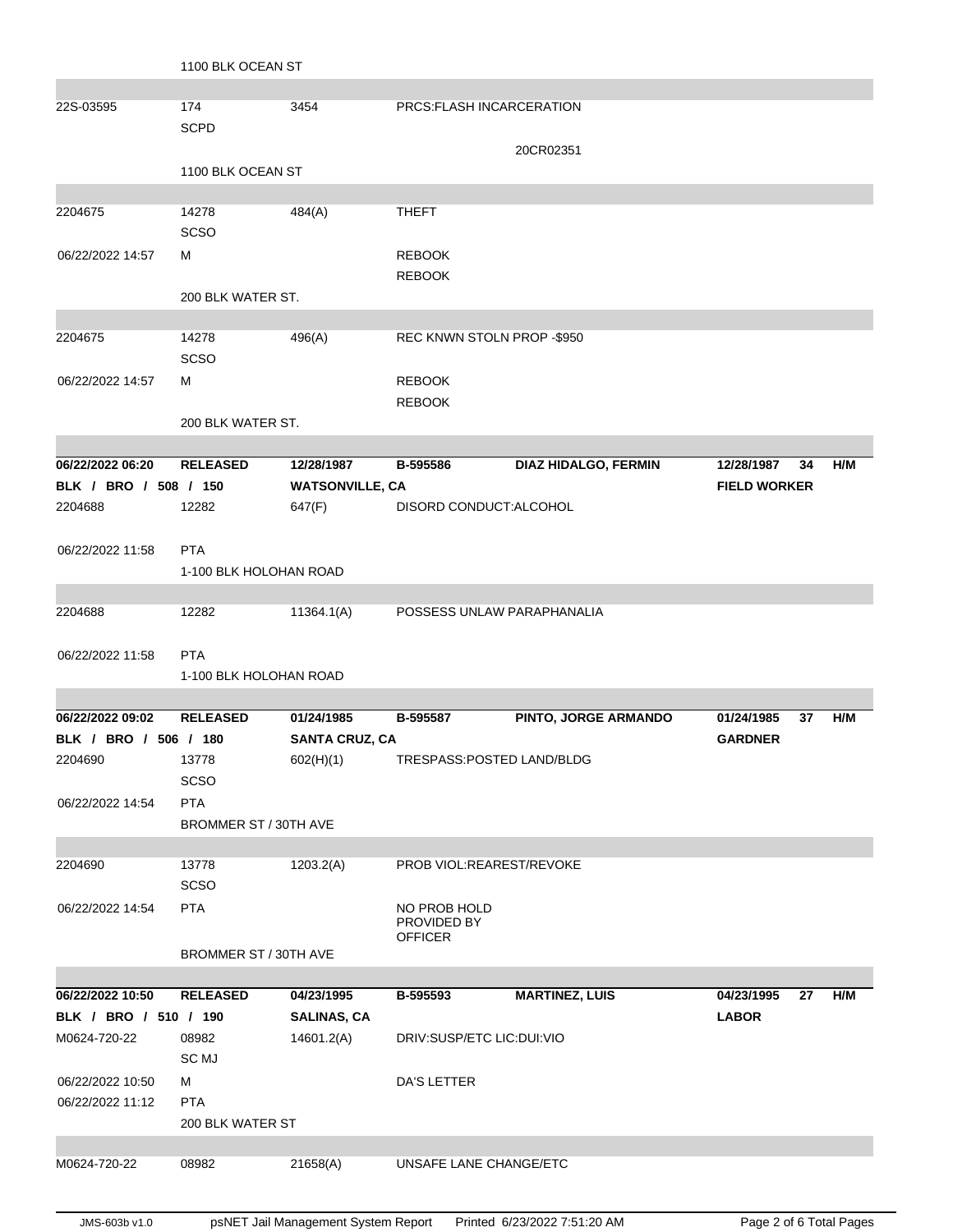| 06/22/2022 10:50<br>06/22/2022 11:12      | SC MJ<br>L<br><b>PTA</b><br>200 BLK WATER ST |                                     | <b>DA'S LETTER</b>               |                             |                               |    |     |
|-------------------------------------------|----------------------------------------------|-------------------------------------|----------------------------------|-----------------------------|-------------------------------|----|-----|
| 06/22/2022 12:55                          | SCJMJE151                                    | 07/11/1987                          | B-595595                         | YOUNG, CARRIE ALAINA        | 07/11/1987                    | 34 | W/F |
| BRO / HAZ / 502 / 105                     |                                              | <b>SANTA CRUZ, CA</b>               |                                  |                             |                               |    |     |
| 22S-03604                                 | 162<br><b>SCPD</b>                           | 459                                 | <b>BURGLARY:FIRST DEGREE</b>     |                             |                               |    |     |
|                                           | <b>GAULT @ DARWIN</b>                        |                                     |                                  |                             |                               |    |     |
| 22S-03604                                 | 162<br><b>SCPD</b>                           | 530.5(E)                            | <b>COMMIT MAIL THEFT</b>         |                             |                               |    |     |
|                                           | <b>GAULT @ DARWIN</b>                        |                                     |                                  |                             |                               |    |     |
| 06/22/2022 13:14<br>BRO / HAZ / 600 / 195 | <b>RELEASED</b>                              | 06/30/1982<br><b>SANTA CRUZ, CA</b> | B-595596                         | <b>HUITT, KENNETH JAMES</b> | 06/30/1982<br><b>DISABLED</b> | 39 | W/M |
| 22W-02177                                 | 424                                          | 459                                 | BURGLARY: FIRST DEGREE           |                             |                               |    |     |
|                                           | <b>WPD</b>                                   |                                     |                                  |                             |                               |    |     |
| 06/22/2022 11:13                          | F.                                           | OC WARR                             | MONTEREY CO                      |                             |                               |    |     |
| 06/22/2022 23:09                          | <b>BOND</b>                                  | 22CR004741                          |                                  | 22CR004741                  |                               |    |     |
|                                           | 1-100 BLK WALKER ST                          |                                     |                                  |                             |                               |    |     |
|                                           |                                              |                                     |                                  |                             |                               |    |     |
| 22W-02177                                 | 424<br><b>WPD</b>                            | 484G(B)                             | THEFT: MISREP AS CARD HLDR       |                             |                               |    |     |
| 06/22/2022 11:13                          | м                                            | OC WARR                             | MONTEREY CO                      |                             |                               |    |     |
| 06/22/2022 23:09                          | <b>BOND</b>                                  | 22CR004741                          |                                  | 22CR004741                  |                               |    |     |
|                                           | 1-100 BLK WALKER ST                          |                                     |                                  |                             |                               |    |     |
|                                           |                                              |                                     |                                  |                             |                               |    |     |
| 06/22/2022 14:24                          | SCJMJH111                                    | 04/30/1991                          | B-595597                         | <b>GRILLIAS, TIMOTHY</b>    | 04/30/1991                    | 31 | W/M |
| BLN / BLU / 509 / 175<br>2204697          | 14011                                        | <b>SANTA CRUZ, CA</b><br>148.9(A)   | FALSE ID TO SPECIFIC PO'S        |                             |                               |    |     |
|                                           | SCSO                                         |                                     |                                  |                             |                               |    |     |
|                                           | 21500 BLK E CLIFF DR                         |                                     |                                  |                             |                               |    |     |
| 2204697                                   | 14011                                        | 496(A)                              | REC KNWN STOLN PROP - \$950      |                             |                               |    |     |
|                                           | <b>SCSO</b>                                  |                                     |                                  |                             |                               |    |     |
|                                           | 21500 BLK E CLIFF DR                         |                                     |                                  |                             |                               |    |     |
| 2204697                                   | 14011                                        | 11350(A)                            | POSSESS NARCOTIC CNTL SUB        |                             |                               |    |     |
|                                           | <b>SCSO</b>                                  |                                     |                                  |                             |                               |    |     |
|                                           |                                              |                                     |                                  |                             |                               |    |     |
|                                           | 21500 BLK E CLIFF DR                         |                                     |                                  |                             |                               |    |     |
| 2204697                                   | 14011                                        | 11364(A)                            | POSSESS UNLAW PARAPHANALIA       |                             |                               |    |     |
|                                           | <b>SCSO</b>                                  |                                     |                                  |                             |                               |    |     |
|                                           | 21500 BLK E CLIFF DR                         |                                     |                                  |                             |                               |    |     |
| 2204697                                   | 14011                                        | 853.8                               | <b>FAILURE TO APPEAR WARRANT</b> |                             |                               |    |     |
|                                           | <b>SCSO</b>                                  |                                     |                                  |                             |                               |    |     |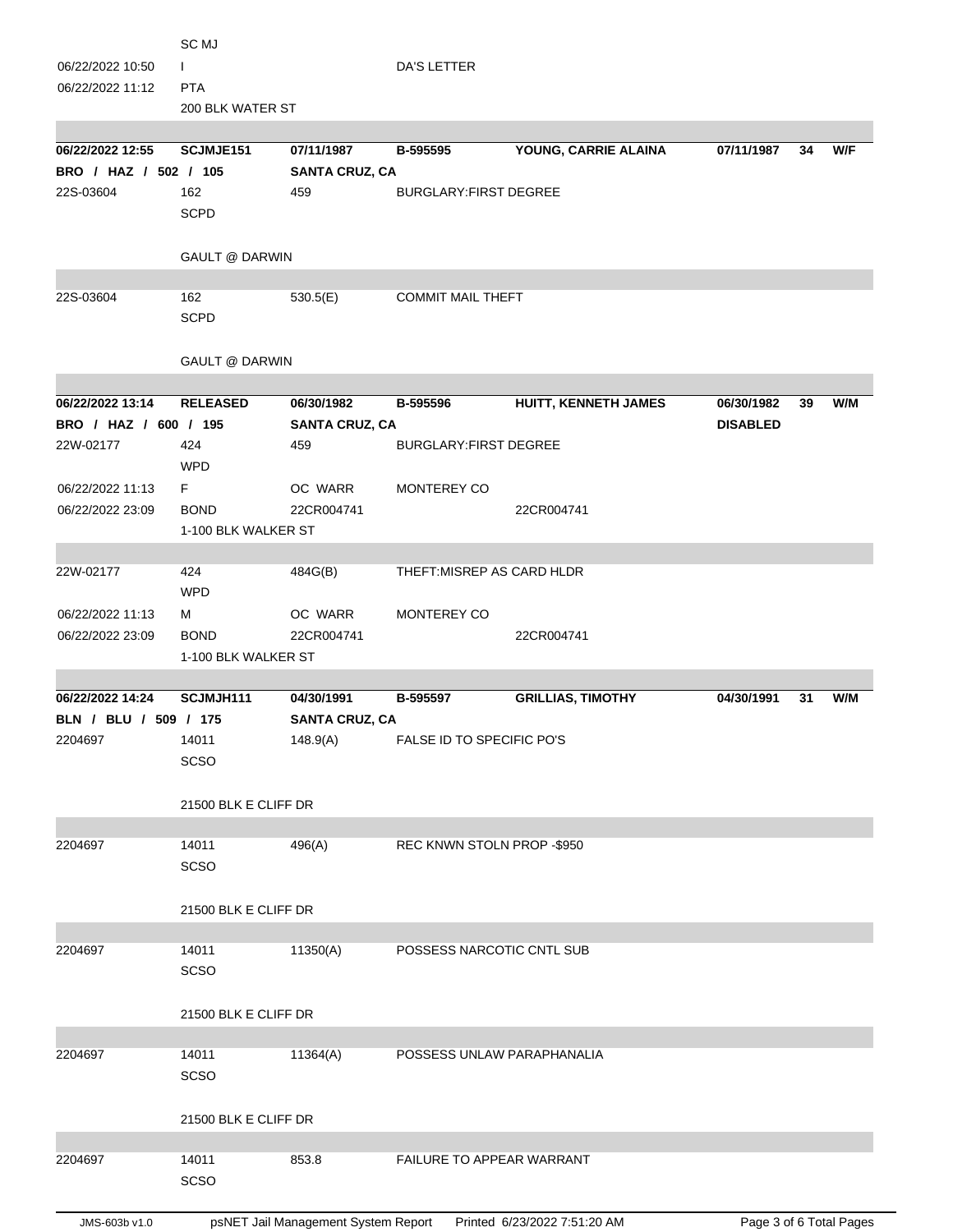| 22S-03607                                 | 191<br><b>SCPD</b>             | 602(O)(1)              | RFUSE GO:PO REQ PRIV PROP         |                        |            |    |     |
|-------------------------------------------|--------------------------------|------------------------|-----------------------------------|------------------------|------------|----|-----|
| 06/22/2022 14:54<br>BLK / BRO / 600 / 170 | <b>SCJMJFBUNKC0212/29/1978</b> | <b>SANTA CRUZ, CA</b>  | B-595599                          | <b>BRACK, LB DAVID</b> | 12/29/1978 | 43 | B/M |
|                                           | 21500 BLK E CLIFF DR           |                        |                                   |                        |            |    |     |
| 06/22/2022 12:40                          | F.                             | OC WARR<br>BF187180A   | KERN COUNTY SHERIFF'S DEPT        | BF187180A              |            |    |     |
| 2204697                                   | 14011<br>SCSO                  | 65000                  | LOCAL ORDINANCE VIOL              |                        |            |    |     |
|                                           | 21500 BLK E CLIFF DR           |                        |                                   |                        |            |    |     |
| 06/22/2022 12:40                          | F                              | OC WARR<br>22F-01602-1 | SAN LUIS OBISPO SO                | 22F-01602-1            |            |    |     |
| 2204697                                   | 14011<br>SCSO                  | 65000                  | LOCAL ORDINANCE VIOL              |                        |            |    |     |
|                                           | 21500 BLK E CLIFF DR           |                        |                                   |                        |            |    |     |
| 06/22/2022 12:40                          | SCSO<br>F.                     | OC WARR<br>22F-01602-1 | SAN LUIS OBISPO SO                | 22F-01602-1            |            |    |     |
| 2204697                                   | 14011                          | 65000                  | LOCAL ORDINANCE VIOL              |                        |            |    |     |
|                                           | 21500 BLK E CLIFF DR           | BF187180A              |                                   | BF187180A              |            |    |     |
| 06/22/2022 12:40                          | F.                             | OC WARR                | <b>KERN COUNTY SHERIFF'S DEPT</b> |                        |            |    |     |
| 2204697                                   | 14011<br>SCSO                  | 1320.5                 | FTA ON FELONY CHARGE              |                        |            |    |     |
|                                           | 21500 BLK E CLIFF DR           |                        |                                   | <b>BC2751</b>          |            |    |     |
| 2204697                                   | 14011<br><b>SCSO</b>           | 3056                   | VIOLATION OF PAROLE:FEL           |                        |            |    |     |
|                                           | 21500 BLK E CLIFF DR           |                        |                                   |                        |            |    |     |
| 06/22/2022 12:40                          | F.                             | OC WARR<br>22F-01602-1 | SAN LUIS OBISPO SO                | 22F-01602-1            |            |    |     |
| 2204697                                   | 14011<br>SCSO                  | 65000                  | LOCAL ORDINANCE VIOL              |                        |            |    |     |
|                                           | 21500 BLK E CLIFF DR           | 22F-01602-1            |                                   | 22F-01602-1            |            |    |     |
| 06/22/2022 12:40                          | SCSO<br>F.                     | OC WARR                | SAN LUIS OBISPO SO                |                        |            |    |     |
| 2204697                                   | 14011                          | 459                    | <b>BURGLARY:FIRST DEGREE</b>      |                        |            |    |     |
|                                           | 21500 BLK E CLIFF DR           | 21M-07647-1            |                                   | 21M-07647-1            |            |    |     |
| 06/22/2022 12:40                          | SCSO<br>м                      | OC WARR                | SAN LUIS OBISPO SO                |                        |            |    |     |
| 2204697                                   | 14011                          | 11377(A)               | <b>POSSESS CNTL SUB</b>           |                        |            |    |     |
|                                           | 21500 BLK E CLIFF DR           |                        |                                   |                        |            |    |     |
| 06/22/2022 12:40                          | м                              | OC WARR<br>21M-07647-1 | SAN LUIS OBISPO SO                | 21M-07647-1            |            |    |     |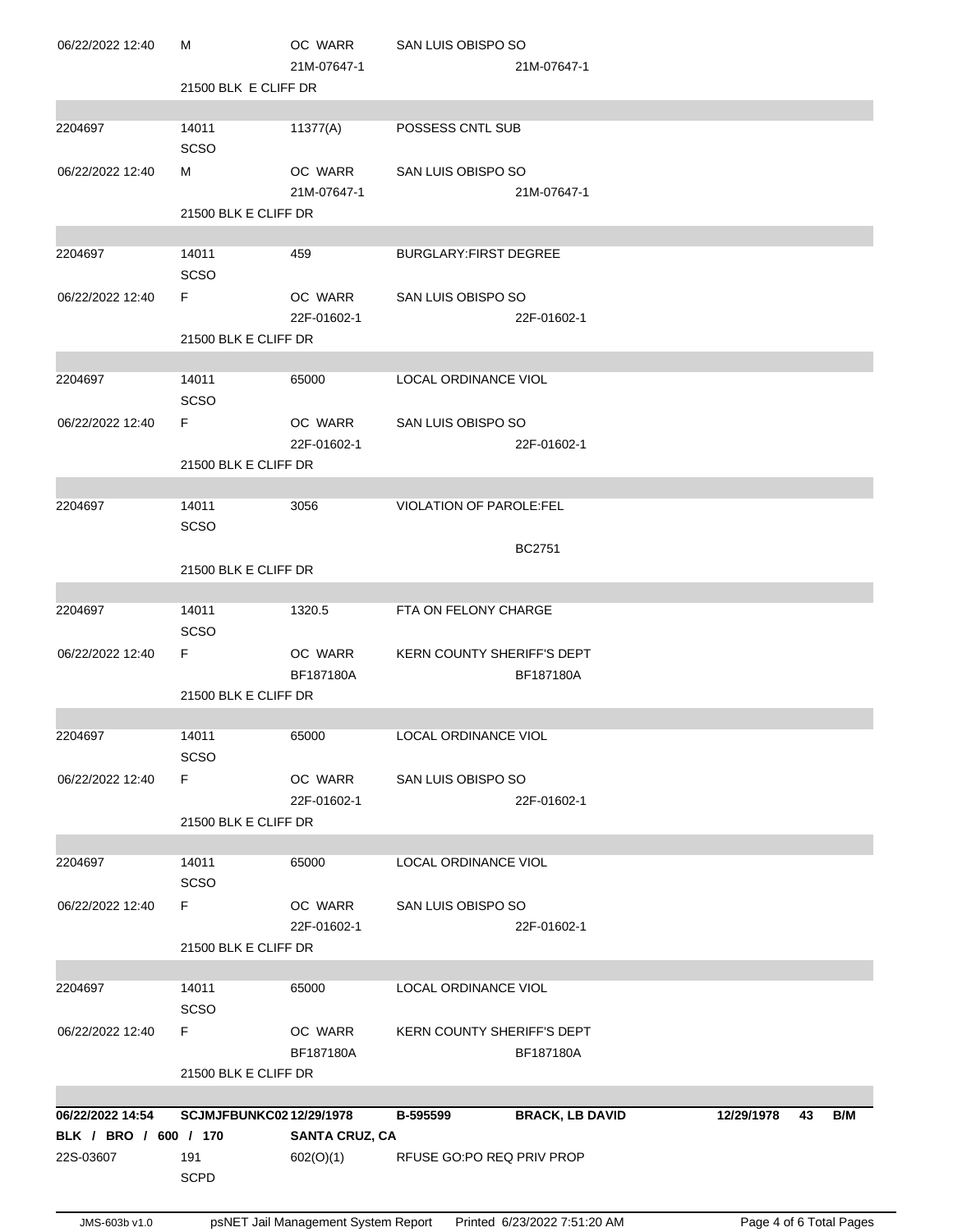06/22/2022 13:30 M \*\*INCREASE\*\*

## BAIL INCREASE

500 BLK FRONT ST

| 06/22/2022 15:13      | <b>RELEASED</b>         | 02/22/1976                  | B-595600                     | <b>BLAN, JEFFERY JEROME</b> | 02/22/1976 | 46 | B/M |
|-----------------------|-------------------------|-----------------------------|------------------------------|-----------------------------|------------|----|-----|
| BLK / BRO / 601 / 250 |                         | <b>SANTA CRUZ, CA</b>       |                              |                             |            |    |     |
| 2204675               | 14278                   | 484(A)                      | <b>THEFT</b>                 |                             |            |    |     |
|                       | <b>SCSO</b>             |                             |                              |                             |            |    |     |
| 06/22/2022 14:57      | м                       |                             | <b>REBOOK</b>                |                             |            |    |     |
| 06/22/2022 15:29      | <b>OTHER</b>            |                             | <b>REBOOK</b>                |                             |            |    |     |
|                       | 200 BLK WATER ST.       |                             |                              |                             |            |    |     |
|                       |                         |                             |                              |                             |            |    |     |
| 2204675               | 14278                   | 496(A)                      | REC KNWN STOLN PROP -\$950   |                             |            |    |     |
|                       | <b>SCSO</b>             |                             |                              |                             |            |    |     |
| 06/22/2022 14:57      | м                       |                             | <b>REBOOK</b>                |                             |            |    |     |
| 06/22/2022 15:29      | <b>OTHER</b>            |                             | <b>REBOOK</b>                |                             |            |    |     |
|                       | 200 BLK WATER ST.       |                             |                              |                             |            |    |     |
|                       |                         |                             |                              |                             |            |    |     |
| 06/22/2022 17:18      | <b>SCJMJIHOLD11</b>     | 06/19/1995                  | B-595601                     | <b>SPINI, BRAD HENRY</b>    | 06/19/1995 | 27 | W/M |
| BRO / BRO / 601 / 200 |                         | <b>SANTA CRUZ, CA</b>       |                              |                             |            |    |     |
| 22V-00615             | 5730<br><b>SVPD</b>     | 459                         | <b>BURGLARY:FIRST DEGREE</b> |                             |            |    |     |
|                       |                         | 22CR00653                   |                              | 22CR00653                   |            |    |     |
|                       | <b>JOLLEY WAY</b>       |                             |                              |                             |            |    |     |
|                       |                         |                             |                              |                             |            |    |     |
| 22V-00615             | 5730                    | 148.9(A)                    | FALSE ID TO SPECIFIC PO'S    |                             |            |    |     |
|                       | <b>SVPD</b>             |                             |                              |                             |            |    |     |
|                       | <b>JOLLEY WAY</b>       |                             |                              |                             |            |    |     |
|                       |                         |                             |                              |                             |            |    |     |
| 22V-00615             | 5730                    | 4060                        | POS CNTL SUB: W/O PRESCRIP   |                             |            |    |     |
|                       | <b>SVPD</b>             |                             |                              |                             |            |    |     |
|                       |                         |                             |                              |                             |            |    |     |
|                       | <b>JOLLEY WAY</b>       |                             |                              |                             |            |    |     |
|                       |                         |                             |                              |                             |            |    |     |
| 22V-00615             | 5730                    | 594(A)                      | VANDALISM                    |                             |            |    |     |
|                       | SVPD                    |                             |                              |                             |            |    |     |
|                       |                         | 22CR00653                   |                              | 22CR00653                   |            |    |     |
|                       | <b>JOLLEY WAY</b>       |                             |                              |                             |            |    |     |
| 22V-00615             | 5730                    | 496(A)                      | REC KNWN STOLN PROP -\$950   |                             |            |    |     |
|                       | <b>SVPD</b>             |                             |                              |                             |            |    |     |
|                       |                         | 22CR00653                   |                              | 22CR00653                   |            |    |     |
|                       | <b>JOLLEY WAY</b>       |                             |                              |                             |            |    |     |
|                       |                         |                             |                              |                             |            |    |     |
| 06/22/2022 18:13      | SCJMJGBUNKA0107/29/1993 |                             | B-595602                     | <b>TONKIN, NIYA OMARA</b>   | 07/29/1993 | 28 | W/F |
| BLN / BRO / 510 / 140 |                         | GILROY, CA                  |                              |                             |            |    |     |
| 220622NOR-0088        | 1736                    | 597E                        | <b>IMPOUNDED ANIMAL VIOL</b> |                             |            |    |     |
|                       | CA ST PARKS             |                             |                              |                             |            |    |     |
|                       |                         | 22CR02581                   |                              | 22CR02581                   |            |    |     |
|                       |                         | NATURAL BRIDGES STATE BEACH |                              |                             |            |    |     |
|                       |                         |                             |                              |                             |            |    |     |
| 220622NOR-0088        | 1736                    | 148(A)(1)                   | OBSTRUCT/ETC PUB OFCR/ETC    |                             |            |    |     |
|                       | CA ST PARKS             |                             |                              |                             |            |    |     |
|                       |                         | 22CR02581                   |                              | 22CR02581                   |            |    |     |
|                       |                         |                             |                              |                             |            |    |     |

JMS-603b v1.0 psNET Jail Management System Report Printed 6/23/2022 7:51:20 AM Page 5 of 6 Total Pages